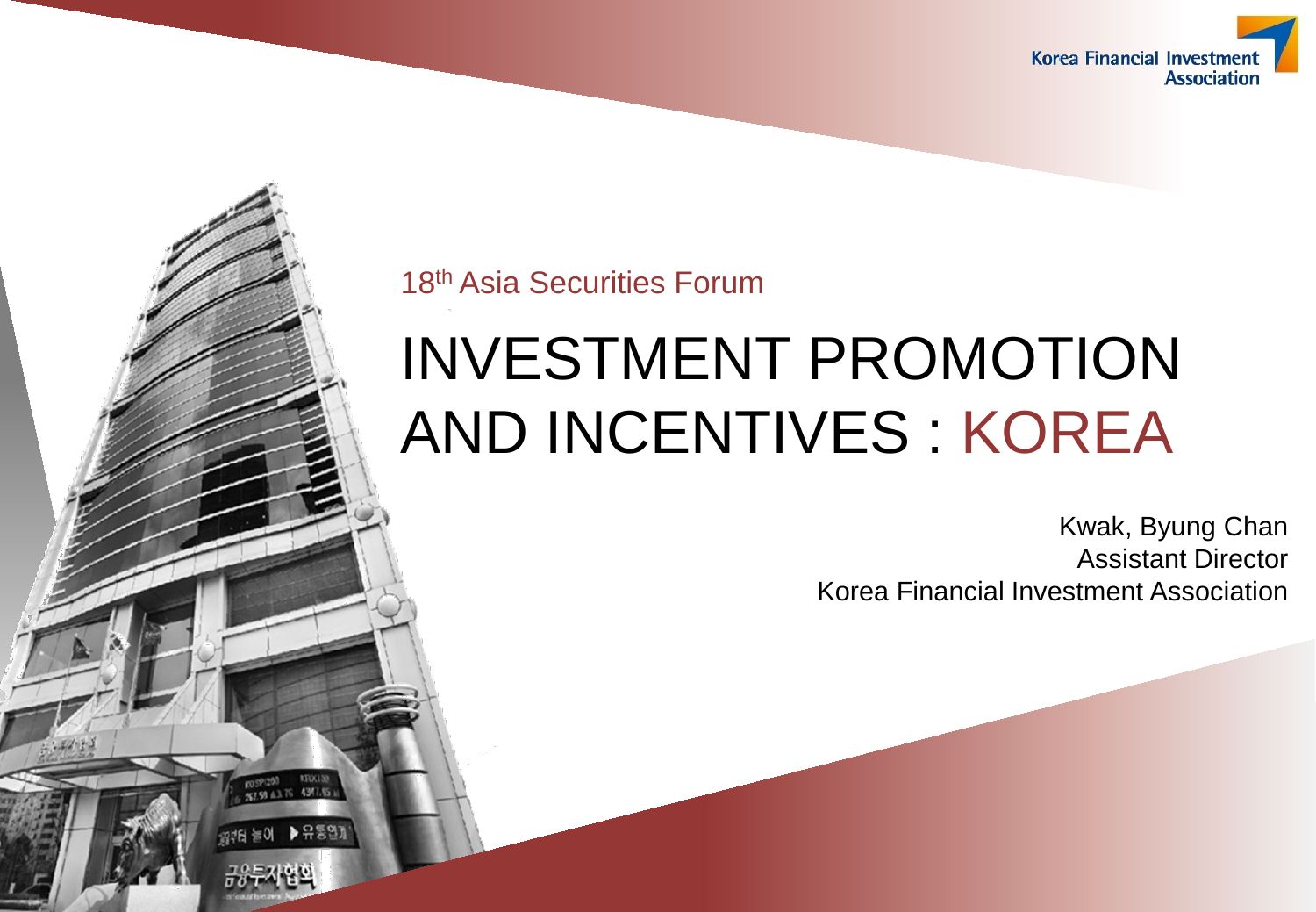

#### **Objectives** 1

**OVERVIEW**

**Objectives**

**Background &** 

- to encourage people to make reasonable investments, NOT just to increase the volume of investments being made
- to promote balanced investments with a long term perspective



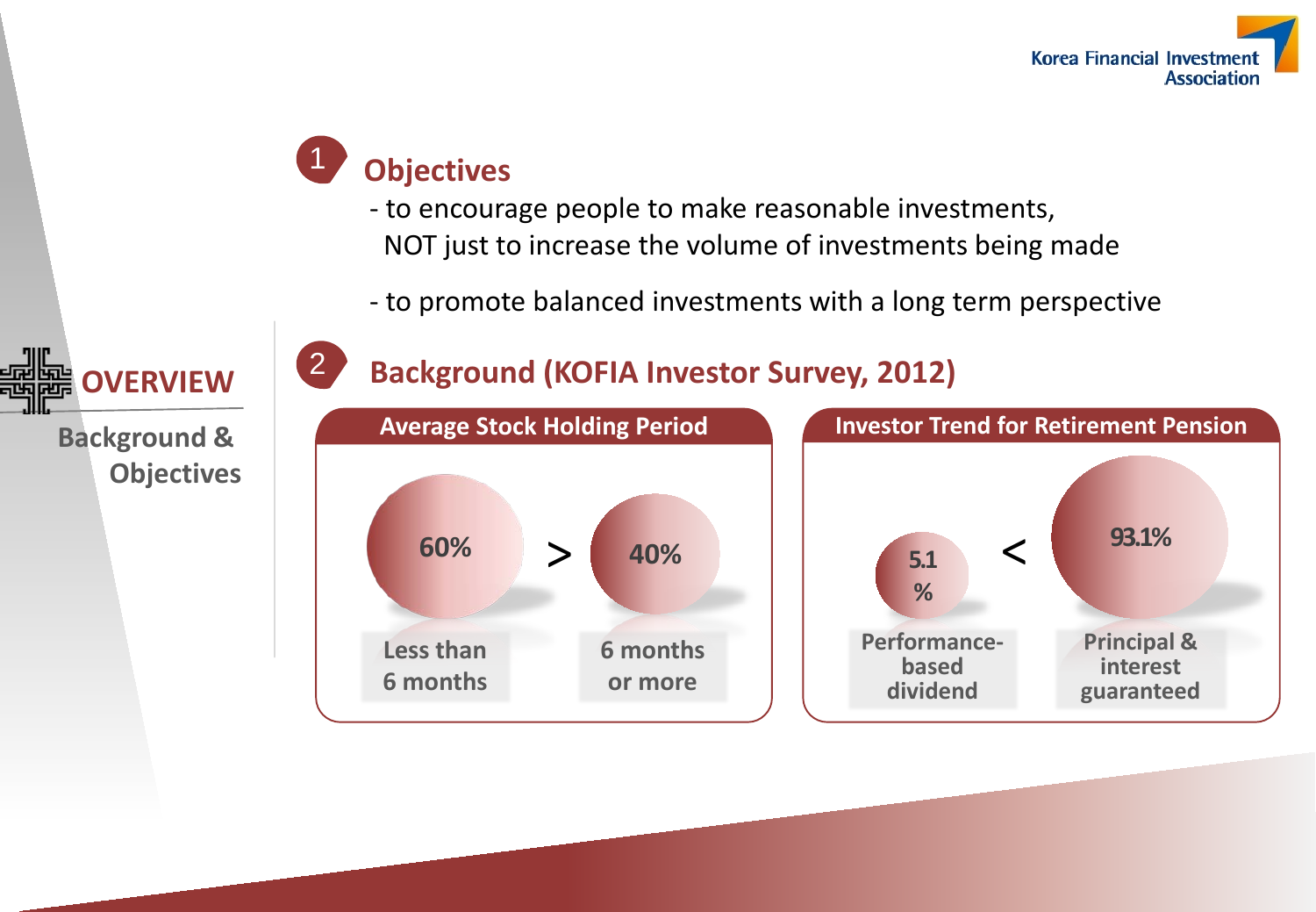



- 1. Nationwide Investor Education
- 2. Mass Media Promotional Activities
- 3. Investment Incentives Policies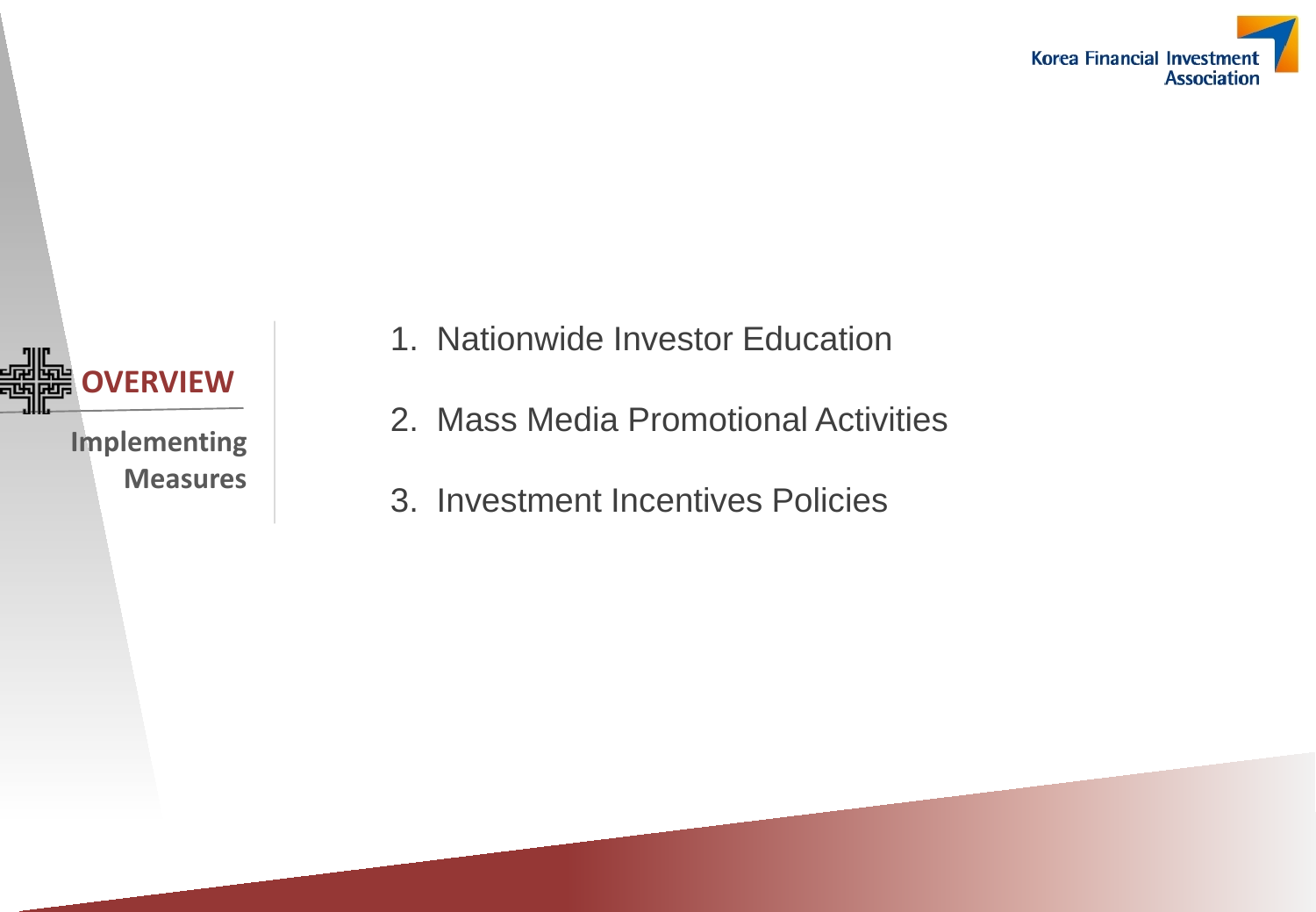

## 1 **Investor Education : KCIE** (www.kcie.or.kr)

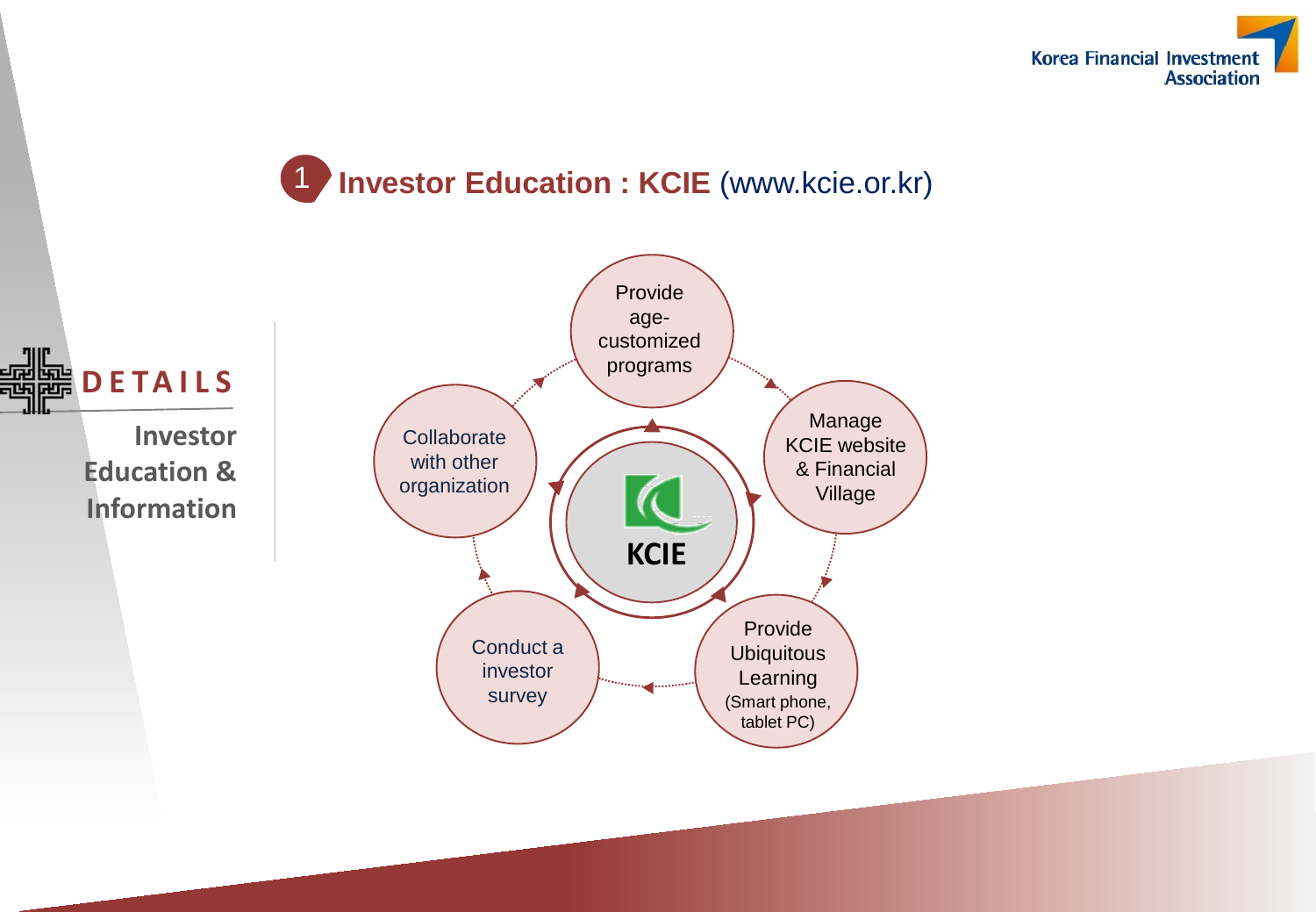

## 2 **Information for Investors**

KOFIA operates websites that provide investor information

- 1) Fund Investment Information(dis. kofia.or. kr/index/index.html)
- 2) Bond Investment Information (www. kofiabond.or. kr)
- 3) Securities Market/Industry Information (freesis. kofia.or. kr)





**Investor Education & Information** - Cont'd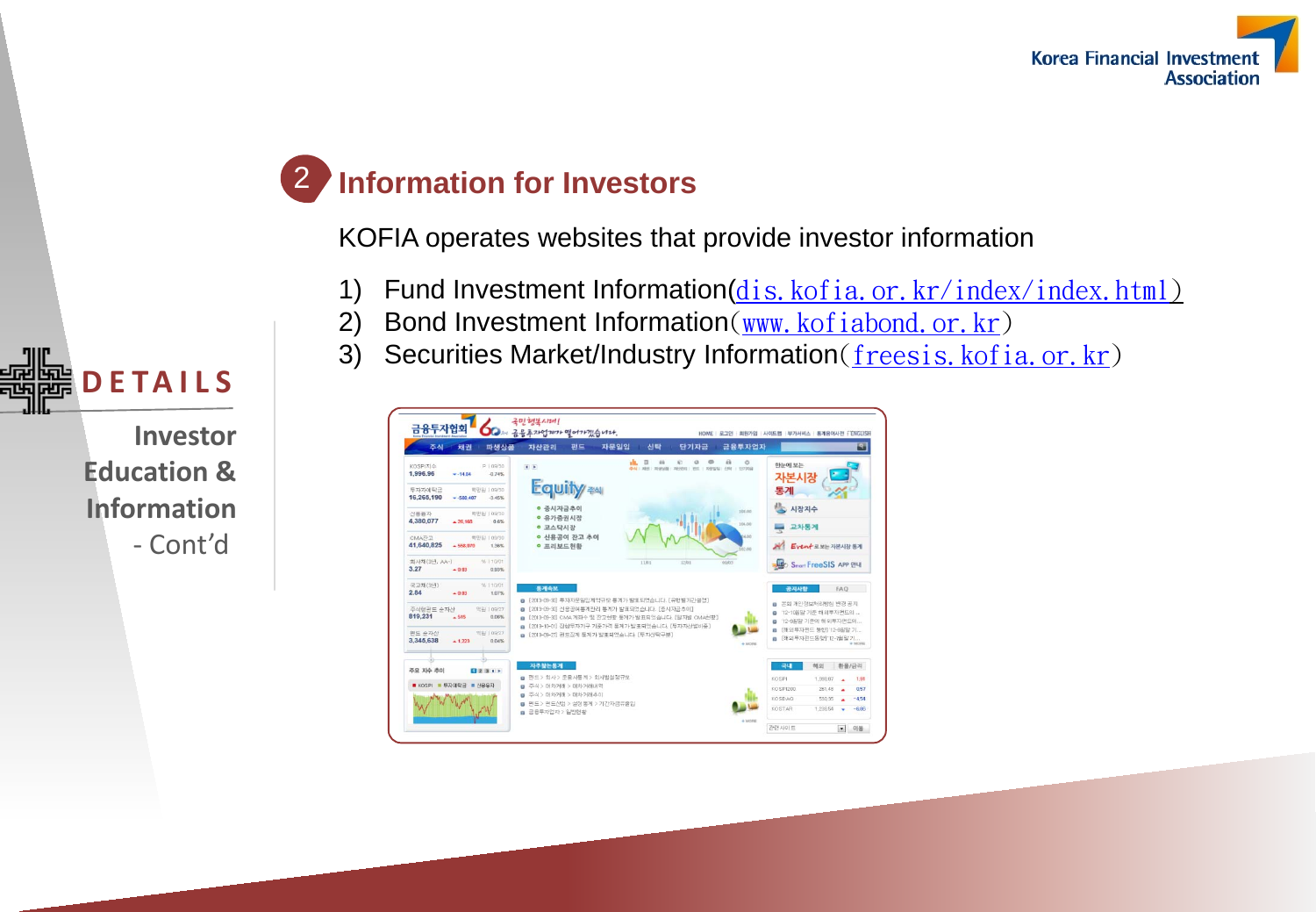

### **Mass Media Promotional Activities**

#### **Airing advertisements on nationwide broadcasters (per 2-3 years)**

- delivering messages on the necessity and benefits of long-term and diversified investments
- stabilizing anxious investor sentiment during bad season



**Mass Media Promotional Activities**

**·**

**Investment Incentives Policies**

#### **Newspaper articles for targeted issues**

 $\implies$  informing investors law revisions & promoting new products

#### 2 **Investment Incentives Policies**

- **Each securities firm provides different incentives**
	- competition leading to decreasing profitability
- **Tax benefits were granted in the past** (economic stimulus package)
- **Wealth Accumulation Savings Fund** (the only tax benefit product)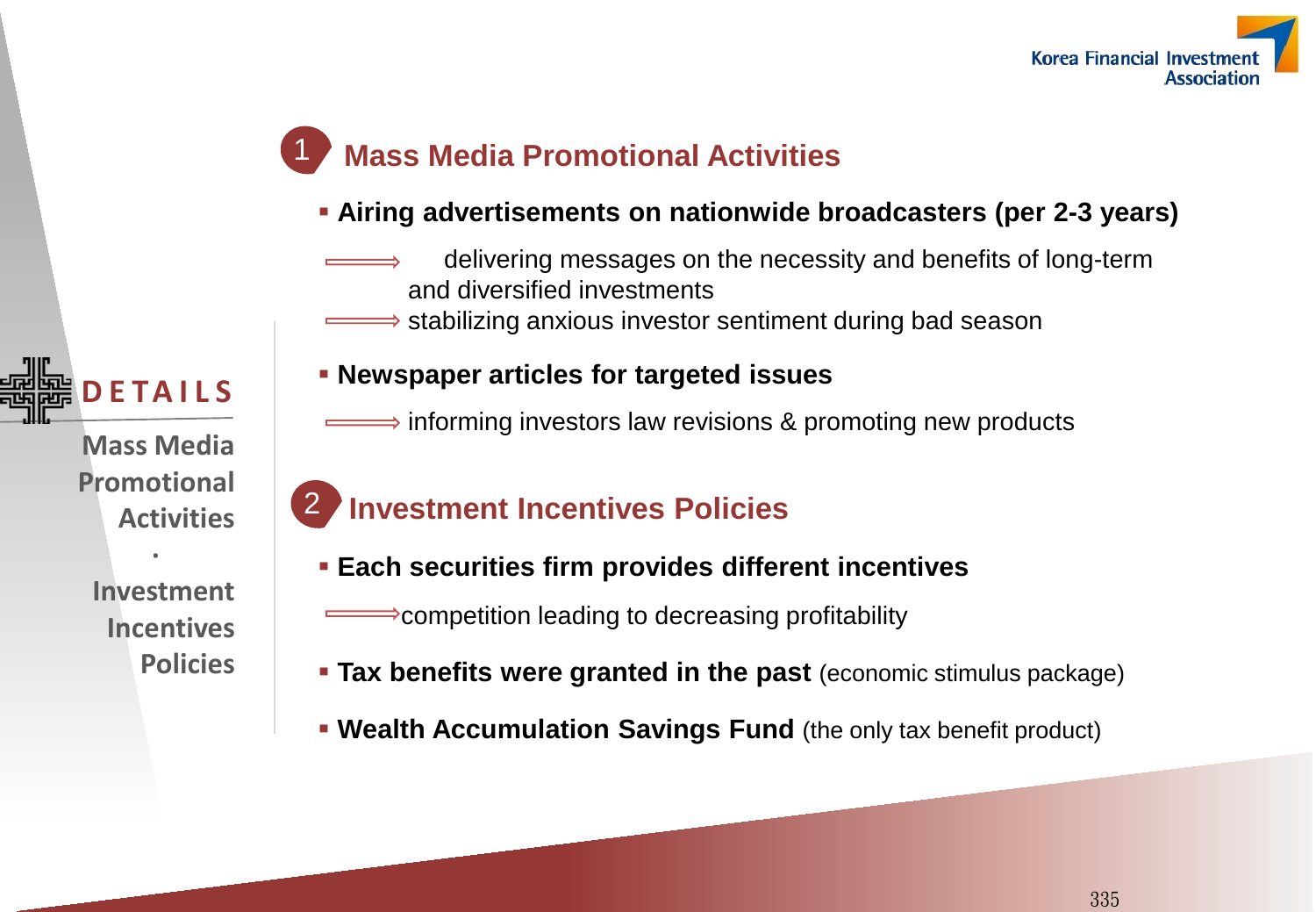



**DETAILS** 显 JIIL

> **Mass Media Promotional Activities**

> > **·**

**Investment Incentives Policies**